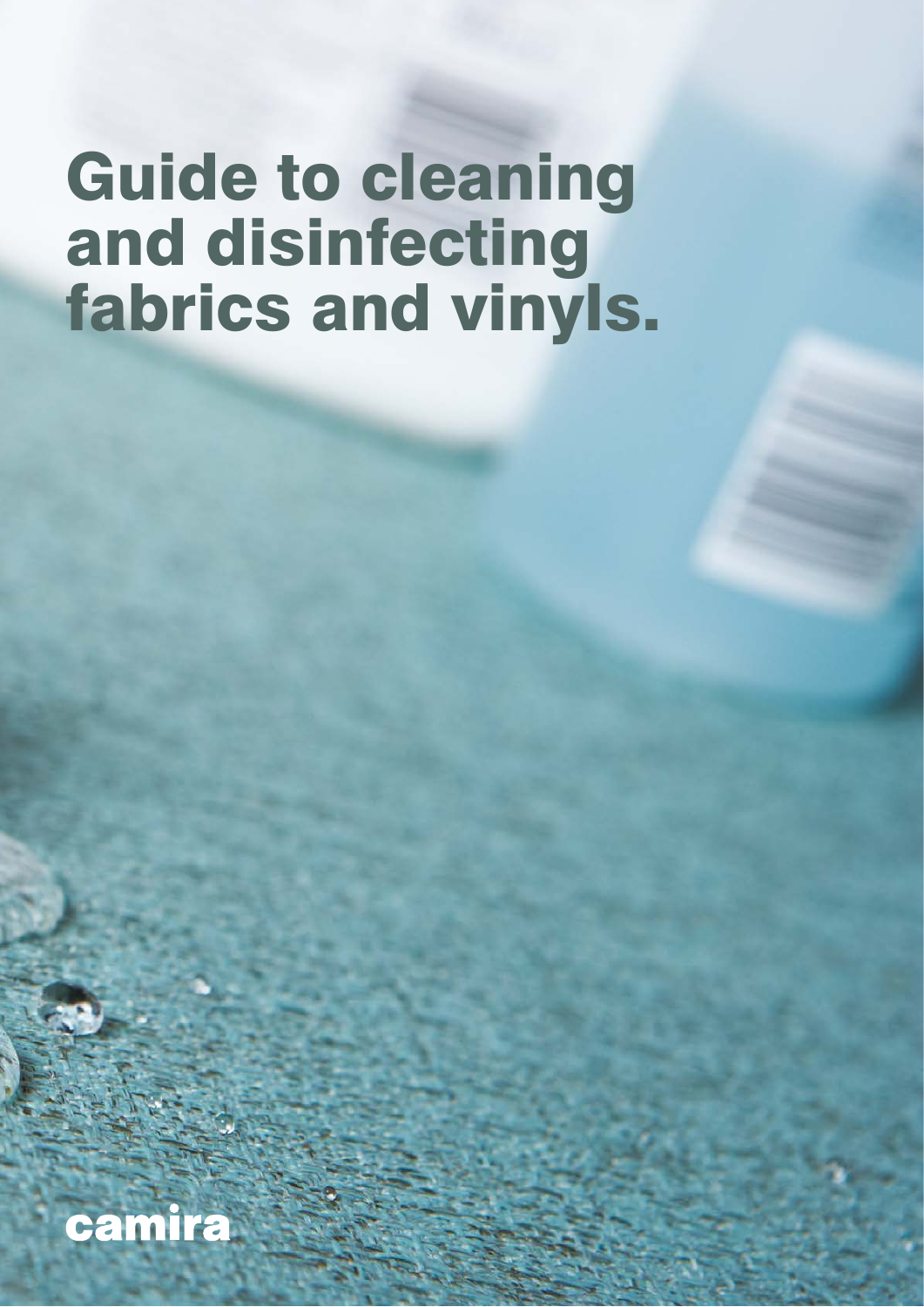Cleaning and disinfection have become hot topics of debate in the wake of COVID-19, with new emphasis on hygiene as an important way in which to help prevent the spread of the virus. Remember that cleaning and disinfection are not the same:

- Cleaning is the process of removing dust, dirt and staining from the surface of a fabric or vinyl to maintain its appearance and prolong its life.
- Disinfection is intended to kill germs micro-organisms such as bacteria, viruses and fungi – which can cause infection and spread disease.
- Some methods, notably using a proprietary upholstery shampoo/soap and water, bleach or steam – are effective at both cleaning and disinfecting, but certain methods can only be carried out on specific fibre types.

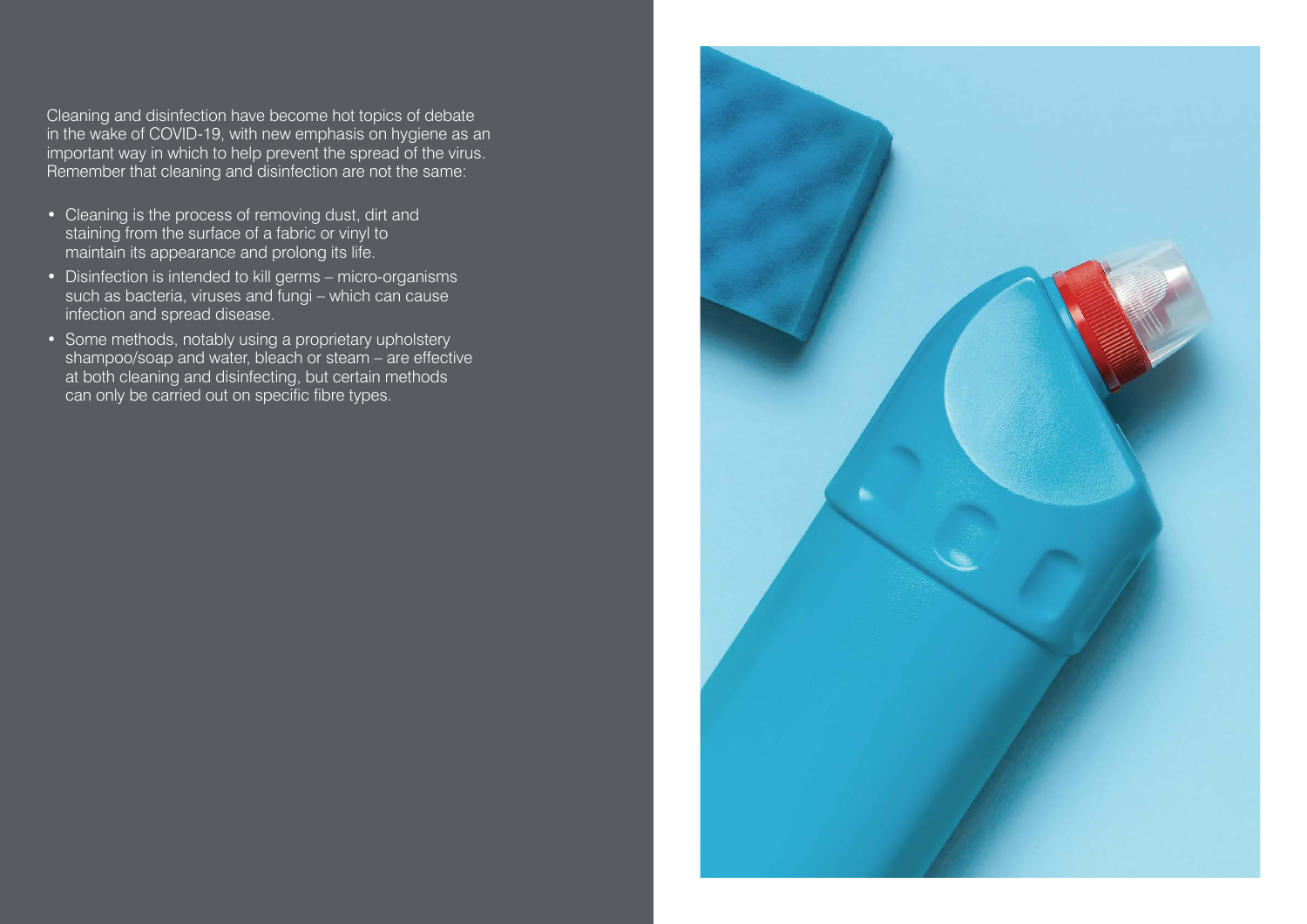## In perspective – the spread of the virus and personal hygiene

When panic spreads during a pandemic, it's good to keep in mind that so far evidence suggests that textiles are not seen as a major carrier of the virus, as it does not survive as well on soft surfaces, such as fabrics, as it does on frequently touched hard surfaces such as plastics, laminates, metal and glass. On textiles, viruses can get trapped and therefore have reduced likelihood of spreading.

And by far the best way to help stop personal infection - picked up from an infected surface - is through improved hand hygiene by washing hands thoroughly using soap and warm water.

**Vacuum fabrics** regularly to prevent build up of dust and dirt on the fabric which can act as an abradant and lead to fabrics wearing out before their time.

While textiles aren't the biggest risk factor, we can minimise any risk further through cleaning and disinfection protocols and even look to soap and water as one of the solutions.



**Get to stains quickly**, mopping up any excess liquid, before they have time to soak in or dry out. If need be, use a proprietary upholstery shampoo/soap and warm water. Be careful not to over wet fabrics, especially wool, so always make sure a clean cloth soaked in soapy water is well squeezed out.

### Guidelines – cleaning and maintenance of fabrics

**For deeper cleaning, wool, polyester and** Trevira CS can be dry cleaned or steam cleaned. Polyester and Trevira CS can also be machine washed if upholstery is removable. Polypropylene should **not** be machine washed, dry cleaned or steam cleaned (but is bleach cleanable, likewise polyester).



Note – please refer to the cleaning matrix for specific recommendations by fibre and material type.

**Regular cleaning** has always been recommended as a way to keep fabrics looking good for longer, with a few straightforward guidelines: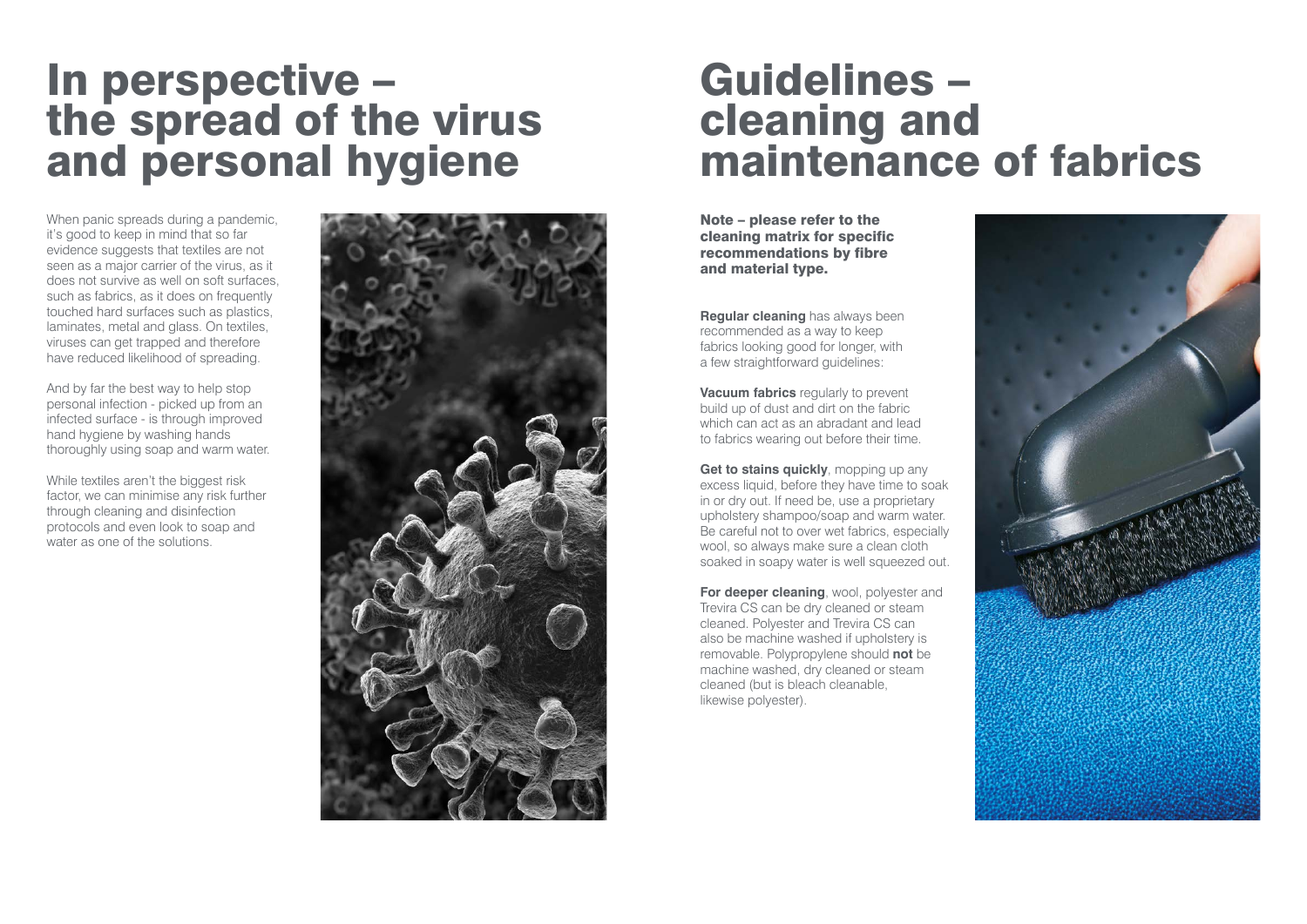# Disinfecting fabrics and vinyls

### Note – please refer to the disinfection matrix for specific recommendations by fibre and material type.

We have extended our long-standing cleaning advice to include a wider range of disinfection methods across different fibre and material types. Some, like with deep cleaning, are applicable to certain material types only. Fabrics should be cleaned before being disinfected using an appropriate method outlined below:



#### Soap and water

Just as soap and water is believed to be the best way to clean your hands to stop the spread of the virus, it is also an effective method which can be used to clean upholstery fabric and vinyl. Soap works so effectively because its chemistry prises open the Coronavirus's exterior envelope and causes it to quickly degrade.

We have carried out tests using both spray and wipes, using 75% alcohol solution. Always follow the specific manufacturer's instructions.

• Use proprietary upholstery shampoo/soap in warm water. To wipe down by hand, use a clean cloth, squeeze out well and be careful not to over wet the upholstery. Alternatively, injection extraction cleaners can be used, which deep clean, rinse and remove excess water at the same time. Leave the upholstery to dry.

**Suitable for all types of fabric and vinyl.**



### Alcohol

Alcohol and ethanol based disinfectants are rapidly effective against bacteria, viruses and fungi.

When cleaning vinyls with alcohol always remove residue by rinsing with water.

**Use on polypropylene, polyester, Trevira CS and vinyl.**



#### **Bleach**

Bleach is typically made from a solution of sodium hypochlorite and is a powerful oxidising agent. This oxidising power is what makes bleach such a great stain remover and also makes it an effective broad spectrum bactericide. When it comes into contact with certain viruses, bacteria, mould or fungi, it oxidises molecules in the cells of the germs and kills them. Bleach is available over the counter at a range of concentrations and is normally further diluted before use.

- General commercial disinfection use a household bleach (containing in a 1:10 dilution. Follow the instructions of the brand you're using: measure out the required dose in relation to the quantity of water, soak a white or lightly coloured cloth in the solution, squeeze out any excess liquid and gently wipe the fabric, before leaving to dry.
- High level disinfection where a higher concentration of bleach is needed, for example healthcare infection control protocols, it is possible to use a 1:4 dilution of bleach in water. This solution will contain  $\sim$  1% sodium hypochlorite and is a highly effective disinfectant. Apply as above, on fabrics rated as suitable in the disinfection matrix below, at 1:4 dilution. Observe any manufacturer safety guidelines and wear appropriate PPE.

#### **Use bleach on polypropylene, polyester, Trevira CS and vinyl. Do not use on natural fibres such as wool, flax or hemp (wool bast).**



#### Steam

Steam cleaning and disinfection is chemical free, using a combination of temperature and pressure to remove dirt and stains, and to kill microorganisms. Steam temperatures typically reach up to 180C and pressures up to 150 psi, with steam vapour penetrating the fabric surface, then a vacuum applying pressure to lift away the moisture along with dirt and any germs.

**Use on wool, wool-bast, polyester and Trevira CS.**



### Anti-bacterial spray / wipes

Anti-bacterial sprays and wipes are typically based on Benzalkonium chloride solutions (0.4g per 100g) and are fast acting biocidal agents effective against bacteria, some viruses and fungi.

Use anti-bacterial wipes to wipe down the upholstery to disinfect, or apply as a spray and wipe.

**Use on polypropylene, polyester, Trevira CS and vinyl.**

 $\sim$  4.5g per 100g of sodium hypochlorite), which should then be used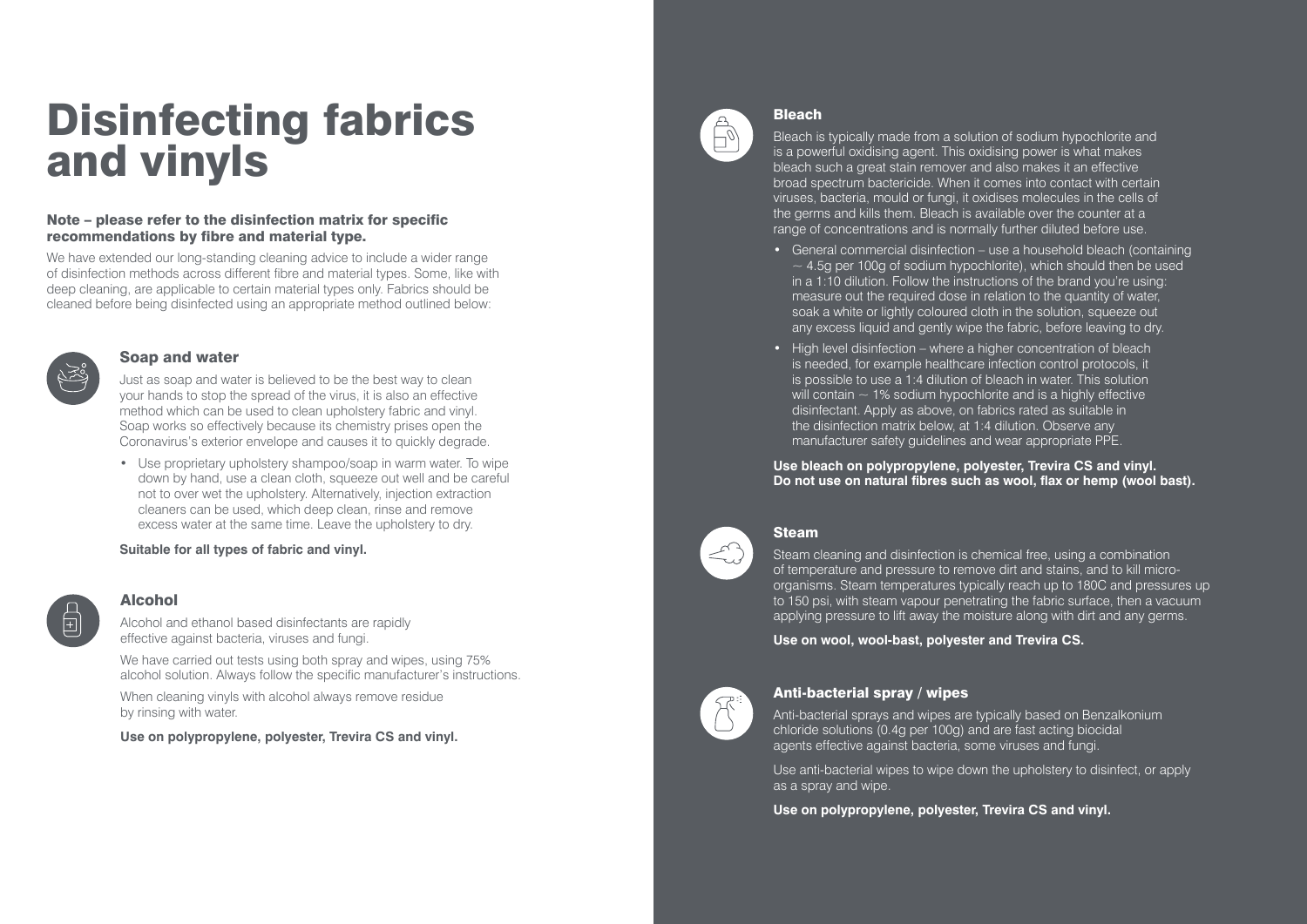|                                 | <b>Cleaning method</b> |                                        |                              |              |              |                    |                             |  |  |  |
|---------------------------------|------------------------|----------------------------------------|------------------------------|--------------|--------------|--------------------|-----------------------------|--|--|--|
| <b>Fabric/fibre type</b>        | <b>Vacuum</b>          | <b>Upholstery</b><br>soap and<br>water | <b>Upholstery</b><br>shampoo | Dry clean    | <b>Steam</b> | Washable<br>to 60C | <b>Bleach</b><br>cleanable* |  |  |  |
| Wool                            | $\checkmark$           | $\checkmark$                           | $\checkmark$                 | $\checkmark$ | $\checkmark$ |                    |                             |  |  |  |
| Wool-bast<br>(Flax/Hemp/Nettle) | $\checkmark$           | $\checkmark$                           | $\checkmark$                 | $\checkmark$ | $\checkmark$ |                    |                             |  |  |  |
| Polyester (100%)                | $\checkmark$           | $\checkmark$                           | $\checkmark$                 | $\checkmark$ | $\checkmark$ | $\checkmark$       | $\checkmark$                |  |  |  |
| Polyester Knit                  | $\checkmark$           | $\checkmark$                           | $\checkmark$                 | $\checkmark$ | $\checkmark$ | $\checkmark$       | $\checkmark$                |  |  |  |
| <b>Trevira CS</b>               | $\checkmark$           | $\checkmark$                           | $\checkmark$                 | $\checkmark$ | $\checkmark$ | $\checkmark$       | $\checkmark$                |  |  |  |
| Polypropylene                   | $\checkmark$           | $\checkmark$                           | $\checkmark$                 |              |              |                    | $\checkmark$                |  |  |  |
| Coated polyester                | $\checkmark$           | $\checkmark$                           | $\checkmark$                 |              |              |                    | $\checkmark$                |  |  |  |
| Vinyl                           | $\checkmark$           | $\checkmark$                           | $\checkmark$                 |              |              |                    | $\checkmark$                |  |  |  |
| Leather                         | $\checkmark$           | $\checkmark$                           | $\checkmark$                 |              |              |                    |                             |  |  |  |

#### Please note:

Camira's range of fabrics and vinyls have all been developed to withstand regular cleaning maintenance and this now extends to disinfection where reasonable regime protocols are adopted. Please follow manufacturer instructions on cleaning and disinfection agents, and we recommend spot testing on an inconspicuous part of the material first. The above information and advice provided is based on technical research and testing which we have undertaken ourselves or by using third party certified technical laboratories. Cleaning and disinfection can typically affect textiles in three main areas - colour fastness, flammability performance and weakening of material – all of which could be impacted by the frequency at which cleaning / disinfection is carried out, therefore, care and cleaning / disinfection methods outside of this guidance may invalidate any warranty.

|                                 | <b>Disinfection method</b>             |              |                                                          |                                                     |                                             |                           |  |  |  |
|---------------------------------|----------------------------------------|--------------|----------------------------------------------------------|-----------------------------------------------------|---------------------------------------------|---------------------------|--|--|--|
| <b>Fabric/fibre type</b>        | <b>Upholstery</b><br>soap and<br>water | <b>Steam</b> | <b>Bleach - general</b><br>disinfection:<br>diluted 1:10 | Bleach - high<br>level disinfection:<br>diluted 1:4 | Alcohol /<br>antibacterial<br>spray / wipes | <b>Washable</b><br>to 60C |  |  |  |
| Wool                            | $\checkmark$                           | $\checkmark$ |                                                          |                                                     |                                             |                           |  |  |  |
| Wool-bast<br>(Flax/Hemp/Nettle) | $\checkmark$                           | $\checkmark$ |                                                          |                                                     |                                             |                           |  |  |  |
| Polyester (100%)                | $\checkmark$                           | $\checkmark$ | $\checkmark$                                             | $\checkmark$                                        | $\checkmark$                                | $\checkmark$              |  |  |  |
| Polyester Knit                  | $\checkmark$                           | $\checkmark$ | $\checkmark$                                             | ✓                                                   | ✓                                           |                           |  |  |  |
| <b>Trevira CS</b>               | $\checkmark$                           | $\checkmark$ | $\checkmark$                                             | $\checkmark$                                        | $\checkmark$                                | $\checkmark$              |  |  |  |
| Polypropylene                   | $\checkmark$                           |              | $\checkmark$                                             | $\checkmark$                                        | $\checkmark$                                |                           |  |  |  |
| Coated polyester                | $\checkmark$                           |              | $\checkmark$                                             | ✓                                                   | $\checkmark$                                |                           |  |  |  |
| Vinyl                           | $\checkmark$                           |              | $\checkmark$                                             | $\checkmark$                                        | $\checkmark$                                |                           |  |  |  |
| Leather                         | $\checkmark$                           |              |                                                          |                                                     |                                             |                           |  |  |  |

\* See also Disinfection matrix for different concentrations of bleach.

#### **Disinfection**

# Recommendations by fibre and material type:

#### **Cleaning**